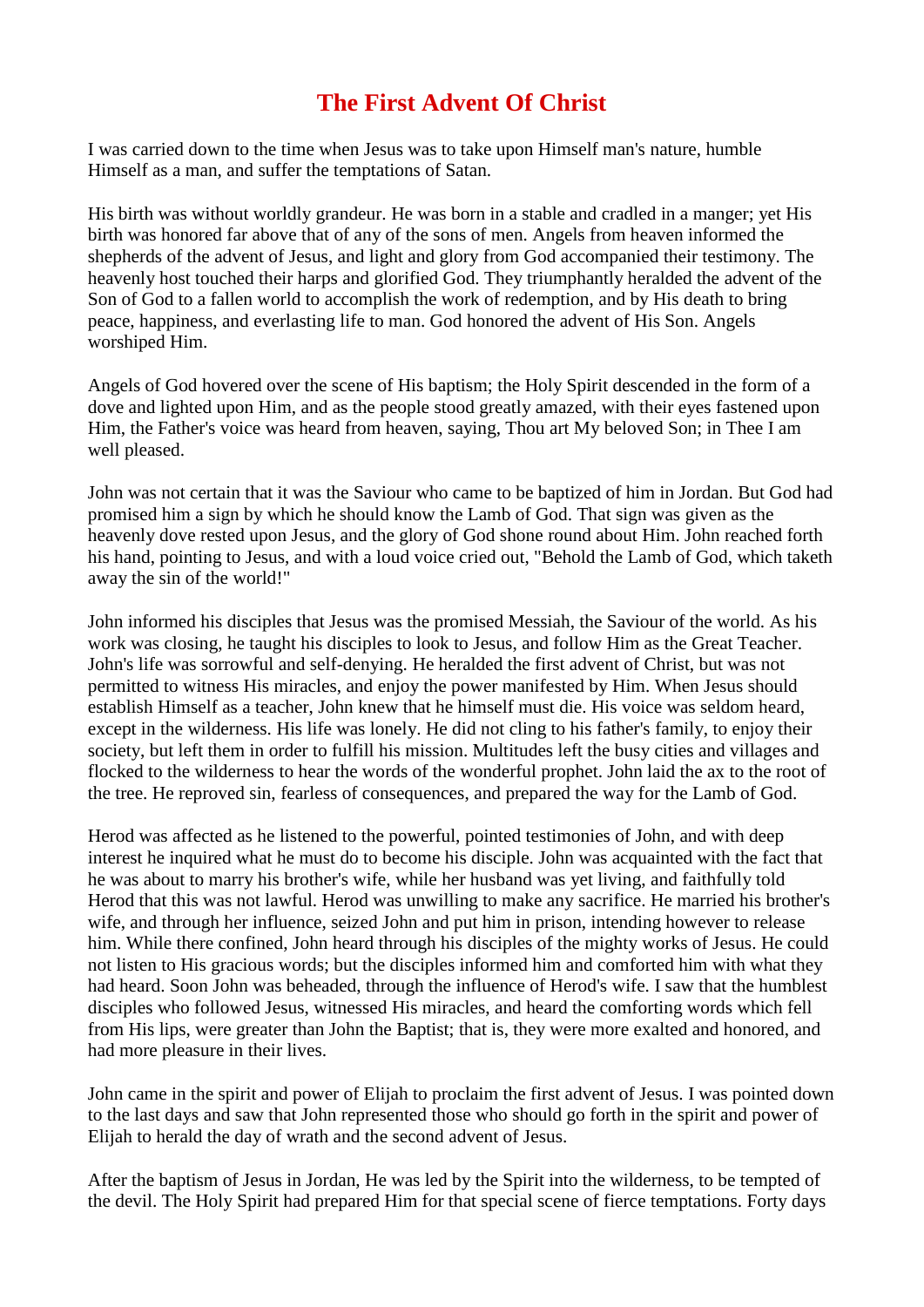He was tempted of Satan, and in those days He ate nothing. Everything around Him was unpleasant, from which human nature would be led to shrink. He was with the wild beasts and the devil, in a desolate, lonely place. The Son of God was pale and emaciated, through fasting and suffering. But His course was marked out, and He must fulfill the work which He came to do.

Satan took advantage of the sufferings of the Son of God and prepared to beset Him with manifold temptations, hoping to obtain the victory over Him, because He had humbled Himself as a man. Satan came with this temptation: "If Thou be the Son of God, command this stone that it be made bread." He tempted Jesus to condescend to give him proof of His being the Messiah, by exercising His divine power. Jesus mildly answered him, "It is written, That man shall not live by bread alone, but by every word of God."

Satan was seeking a dispute with Jesus concerning His being the Son of God. He referred to His weak, suffering condition and boastingly affirmed that he was stronger than Jesus. But the word spoken from heaven, "Thou art My beloved Son; in Thee I am well pleased," was sufficient to sustain Jesus through all His sufferings. I saw that Christ had nothing to do in convincing Satan of His power or of His being the Saviour of the world. Satan had sufficient evidence of the exalted station and authority of the Son of God. His unwillingness to yield to Christ's authority had shut him out of heaven.

Satan, to manifest his power, carried Jesus to Jerusalem, and set Him upon a pinnacle of the temple, and there tempted Him to give evidence that He was the Son of God, by casting Himself down from that dizzy height. Satan came with the words of inspiration: "For it is written, He shall give His angels charge over Thee, to keep Thee: and in their hands they shall bear Thee up, lest at any time Thou dash Thy foot against a stone." Jesus answering said unto him, "It is said, Thou shalt not tempt the Lord thy God." Satan wished to cause Jesus to presume upon the mercy of His Father and risk His life before the fulfillment of His mission. He had hoped that the plan of salvation would fail; but the plan was laid too deep to be overthrown or marred by Satan.

Christ is the example for all Christians. When they are tempted, or their rights are disputed, they should bear it patiently. They should not feel that they have a right to call upon the Lord to display His power that they may obtain a victory over their enemies, unless God can be directly honored and glorified thereby. If Jesus had cast Himself from the pinnacle of the temple, it would not have glorified His Father; for none would have witnessed the act but Satan and the angels of God. And it would have been tempting the Lord to display His power to His bitterest foe. It would have been condescending to the one whom Jesus came to conquer.

"And the devil, taking Him up into an high mountain, showed unto Him all the kingdoms of the world in a moment of time. And the devil said unto Him, All this power will I give Thee, and the glory of them: for that is delivered unto me; and to whomsoever I will I give it. If Thou therefore wilt worship me, all shall be Thine. And Jesus answered and said unto him, Get thee behind Me, Satan: for it is written, Thou shalt worship the Lord thy God, and Him only shalt thou serve."

Satan presented before Jesus the kingdoms of the world in the most attractive light. If Jesus would there worship him, he offered to relinquish his claims to the possessions of earth. If the plan of salvation should be carried out, and Jesus should die to redeem man, Satan knew that his own power must be limited and finally taken away, and that he would be destroyed. Therefore it was his studied plan to prevent, if possible, the completion of the great work which had been commenced by the Son of God. If the plan of man's redemption should fail, Satan would retain the kingdom which he then claimed. And if he should succeed, he flattered himself that he would reign in opposition to the God of heaven.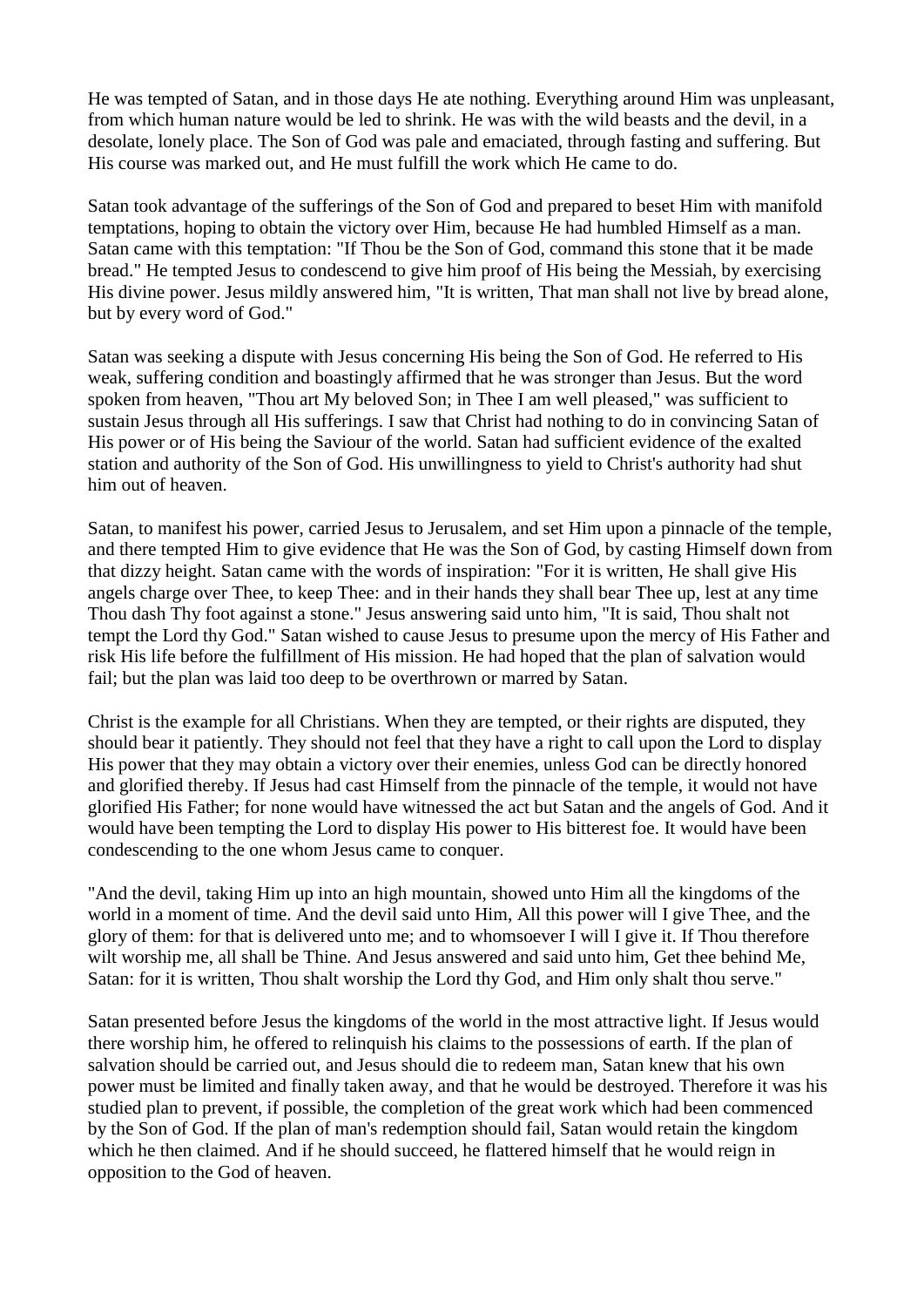Satan exulted when Jesus laid aside His power and glory and left heaven. He thought that the Son of God was then placed in his power. The temptation took so easily with the holy pair in Eden that he hoped by his satanic power and cunning to overthrow even the Son of God, and thereby save his own life and kingdom. If he could tempt Jesus to depart from the will of His Father, his object would be gained. But Jesus met the tempter with the rebuke, "Get thee behind Me, Satan." He was to bow only to His Father. Satan claimed the kingdom of earth as his and insinuated to Jesus that all His sufferings might be saved: that He need not die to obtain the kingdoms of this world; if He would worship him He might have all the possessions of earth and the glory of reigning over them. But Jesus was steadfast. He knew that the time was to come when He would by His own life redeem the kingdom from Satan, and that, after a season, all in heaven and earth would submit to Him. He chose His life of suffering and His dreadful death, as the way appointed by His Father that He might become a lawful heir to the kingdoms of earth and have them given into His hands as an everlasting possession. Satan also will be given into His hands to be destroyed by death, nevermore to annoy Jesus or the saints in glory.

## **The Ministry of Christ**

After Satan had ended his temptations, he departed from Jesus for a season, and angels prepared Him food in the wilderness, and strengthened Him, and the blessing of His Father rested upon Him. Satan had failed in his fiercest temptations; yet he looked forward to the period of Jesus' ministry, when he should at different times try his cunning against Him. He still hoped to prevail against Him by stirring up those who would not receive Jesus, to hate and seek to destroy Him. Satan held a special council with his angels. They were disappointed and enraged that they had prevailed nothing against the Son of God. They decided that they must be more cunning and use their power to the utmost to inspire unbelief in the minds of His own nation as to His being the Saviour of the world, and in this way discourage Jesus in His mission. No matter how exact the Jews might be in their ceremonies and sacrifices, if they could be kept blinded as to the prophecies and be made to believe that the Messiah was to appear as a mighty worldly king, they might be led to despise and reject Jesus.

I was shown that Satan and his angels were very busy during Christ's ministry, inspiring men with unbelief, hate, and scorn. Often when Jesus uttered some cutting truth, reproving their sins, the people would become enraged. Satan and his angels urged them on to take the life of the Son of God. More than once they took up stones to cast at Him, but angels guarded Him and bore Him away from the angry multitude to a place of safety. Again, as the plain truth dropped from His holy lips, the multitude laid hold of Him and led Him to the brow of a hill, intending to cast Him down. A contention arose among themselves as to what they should do with Him, when the angels again hid Him from the sight of the multitude, and He, passing through the midst of them, went His way.

Satan still hoped that the great plan of salvation would fail. He exerted all his power to make the hearts of the people hard and their feelings bitter against Jesus. He hoped that so few would receive Him as the Son of God that He would consider His sufferings and sacrifice too great to make for so small a company. But I saw that if there had been but two who would have accepted Jesus as the Son of God and believed on Him to the saving of their souls, He would have carried out the plan.

Jesus began His work by breaking Satan's power over the suffering. He restored the sick to health, gave sight to the blind, and healed the lame, causing them to leap for joy and to glorify God. He restored to health those who had been infirm and bound by Satan's cruel power many years. With gracious words He comforted the weak, the trembling, and the desponding. The feeble, suffering ones whom Satan held in triumph, Jesus wrenched from his grasp, bringing to them soundness of body and great joy and happiness. He raised the dead to life, and they glorified God for the mighty display of His power. He wrought mightily for all who believed on Him.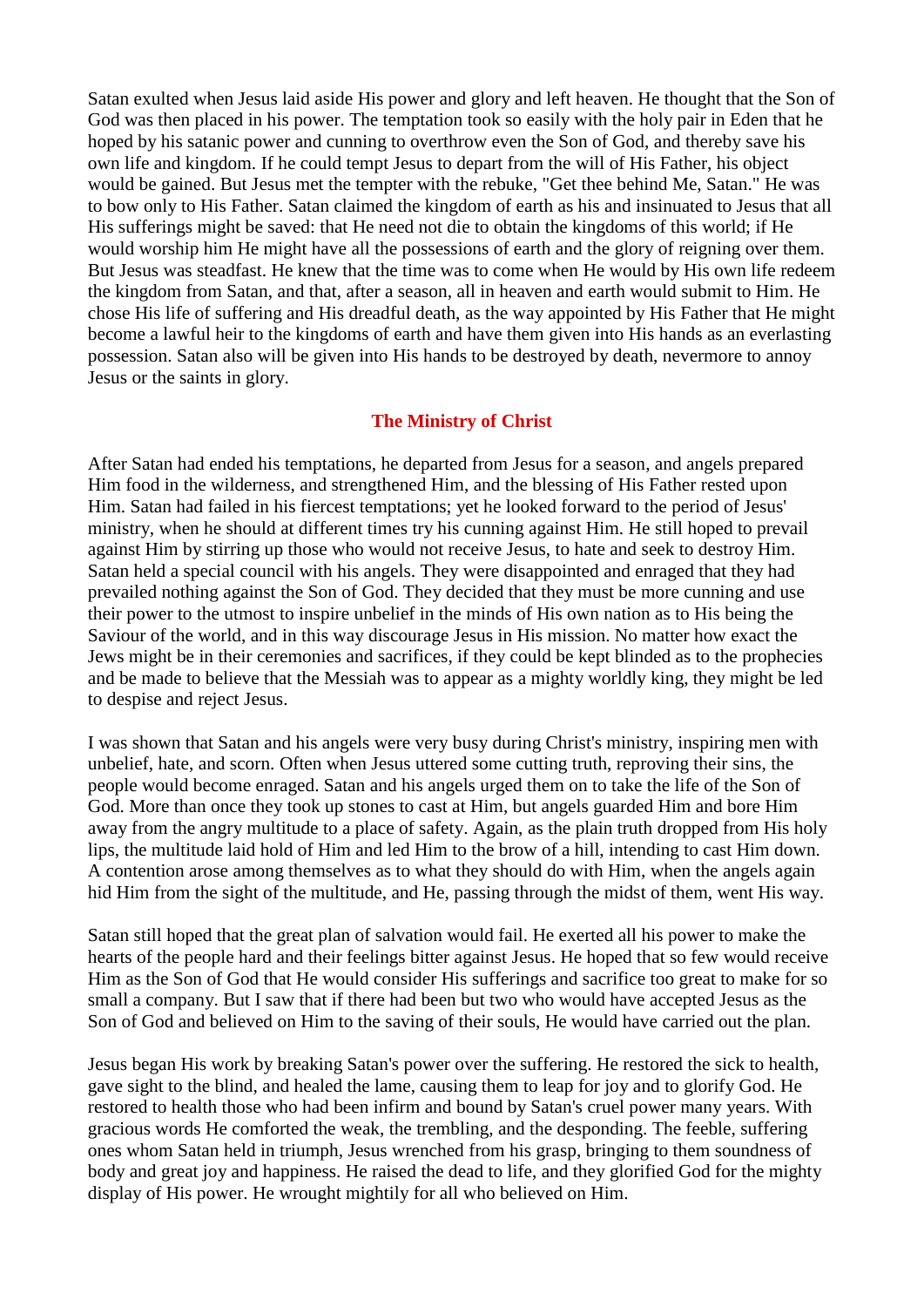The life of Christ was filled with words and acts of benevolence, sympathy, and love. He was ever attentive to listen to and relieve the woes of those who came to Him. Multitudes carried in their own persons the evidence of His divine power. Yet after the work had been accomplished, many were ashamed of the humble yet mighty teacher. Because the rulers did not believe on Him, the people were not willing to accept Jesus. He was a man of sorrows and acquainted with grief. They could not endure to be governed by His sober, self-denying life. They wished to enjoy the honor which the world bestows. Yet many followed the Son of God and listened to His instructions, feasting upon the words which fell so graciously from His lips. His words were full of meaning, yet so plain that the weakest could understand them.

Satan and his angels blinded the eyes and darkened the understanding of the Jews, and stirred up the chief of the people and the rulers to take the Saviour's life. Others were sent to bring Jesus unto them; but as they came near where He was they were greatly amazed. They saw Him filled with sympathy and compassion, as He witnessed human woe. They heard Him in love and tenderness speak encouragingly to the weak and afflicted. They also heard Him, in a voice of authority, rebuke the power of Satan and bid his captives go free. They listened to the words of wisdom that fell from His lips, and they were captivated; they could not lay hands on Him. They returned to the priests and elders without Jesus. When asked, "Why have ye not brought Him?" they related what they had witnessed of His miracles, and the holy words of wisdom, love, and knowledge which they had heard, and ended with saying, "Never man spake like this man." The chief priests accused them of being also deceived, and some of the officers were ashamed that they had not taken Him. The priests inquired in a scornful manner if any of the rulers had believed on Him. I saw that many of the magistrates and elders did believe on Jesus; but Satan kept them from acknowledging it; they feared the reproach of the people more than they feared God.

Thus far the cunning and hatred of Satan had not broken up the plan of salvation. The time for the accomplishment of the object for which Jesus came into the world was drawing near. Satan and his angels consulted together and decided to inspire Christ's own nation to cry eagerly for His blood and heap upon Him cruelty and scorn. They hoped that Jesus would resent such treatment and fail to maintain His humility and meekness.

While Satan was laying his plans, Jesus was carefully opening to His disciples the sufferings through which He must pass—that He would be crucified and that He would rise again the third day. But their understanding seemed dull, and they could not comprehend what He told them.

## **The Transfiguration**

The faith of the disciples was greatly strengthened at the transfiguration, when they were permitted to behold Christ's glory and to hear the voice from heaven testifying to His divine character. God chose to give the followers of Jesus strong proof that He was the promised Messiah, that in their bitter sorrow and disappointment at His crucifixion, they would not entirely cast away their confidence. At the transfiguration the Lord sent Moses and Elijah to talk with Jesus concerning His sufferings and death. Instead of choosing angels to converse with His Son, God chose those who had themselves experienced the trials of earth.

Elijah had walked with God. His work had been painful and trying, for the Lord through him had reproved the sins of Israel. Elijah was a prophet of God; yet he was compelled to flee from place to place to save his life. His own nation hunted him like a wild beast that they might destroy him. But God translated Elijah. Angels bore him in glory and triumph to heaven.

Moses was greater than any who had lived before him. He had been highly honored of God, being privileged to talk with the Lord face to face, as a man speaks with a friend. He was permitted to see